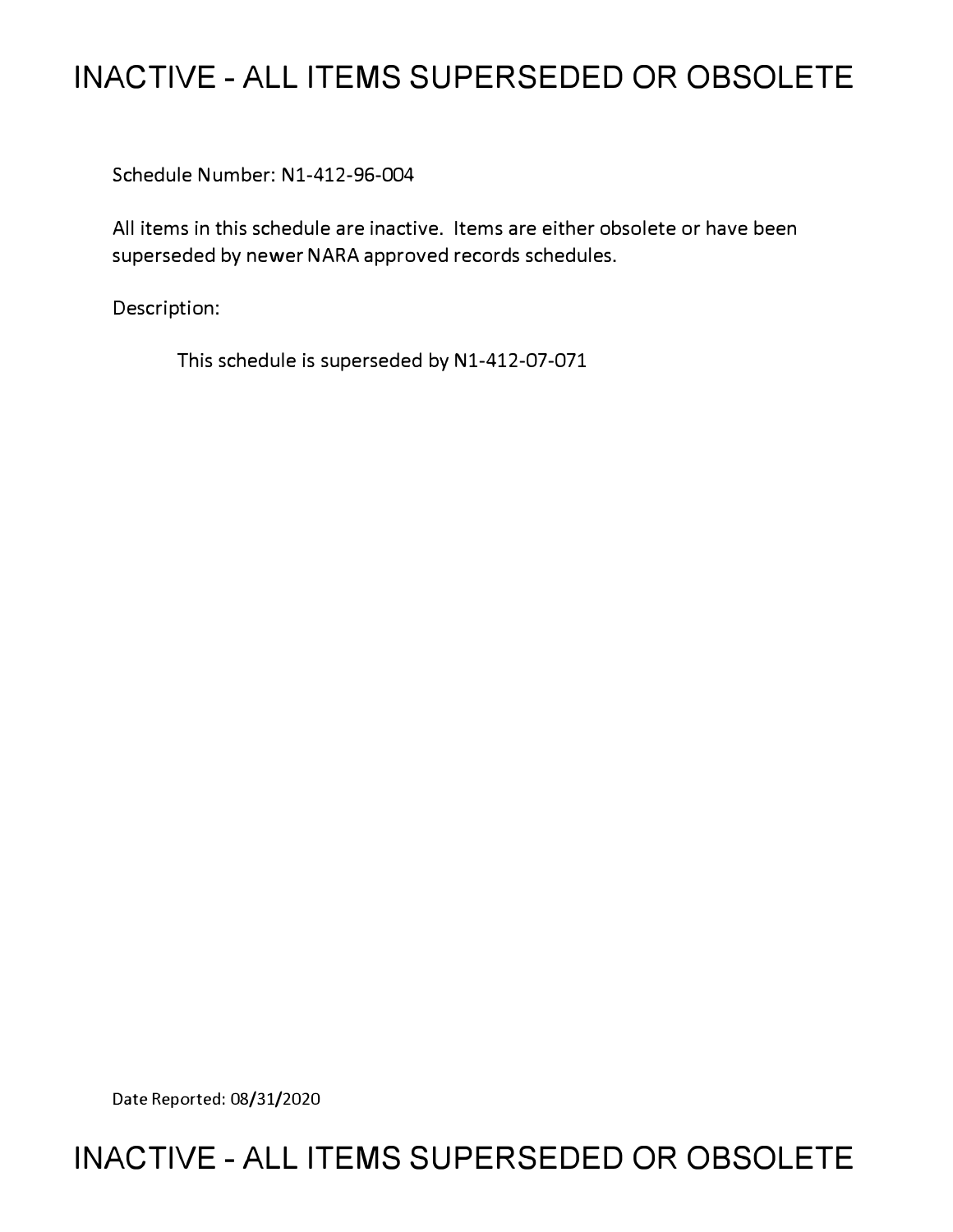| <b>REQUEST FOR RECORDS DISPOSITION AUTHORITY</b>                                                                                                                                                                                                                                                                                                                                    | <b>LEAVE BLANK (NARA use only)</b><br><b>JOB NUMBER</b>                                                                             |
|-------------------------------------------------------------------------------------------------------------------------------------------------------------------------------------------------------------------------------------------------------------------------------------------------------------------------------------------------------------------------------------|-------------------------------------------------------------------------------------------------------------------------------------|
| (See Instructions on reverse)                                                                                                                                                                                                                                                                                                                                                       | $N1 - 412 - 96 - 4$                                                                                                                 |
| TO: NATIONAL ARCHIVES and RECORDS ADMINISTRATION (NIR)<br>WASHINGTON, DC 20408                                                                                                                                                                                                                                                                                                      | <b>DATE RECEIVED</b><br>$9 - 13 - 96$                                                                                               |
| 1. FROM (Agency or establishment)                                                                                                                                                                                                                                                                                                                                                   | NOTIFICATION TO AGENCY                                                                                                              |
| Environmental Protection Agency<br>2. MAJOR SUBDIVISION                                                                                                                                                                                                                                                                                                                             | In accordance with the provisions of 44                                                                                             |
| Various                                                                                                                                                                                                                                                                                                                                                                             | U.S.C. 3303a the disposition request,                                                                                               |
| 3. MINOR SUBDIVISION                                                                                                                                                                                                                                                                                                                                                                | including amendments, is approved except<br>for items that may be marked "disposition<br>not approved" or "withdrawn" in column 10. |
| 4. NAME OF PERSON WITH WHOM TO CONFER 5. TELEPHONE<br>$(202)$ 260-5911<br>đer                                                                                                                                                                                                                                                                                                       | <b>DATE</b><br>ARCHIVIST OF THE UNITED STATES<br>$4 - 21 - 77$                                                                      |
| <b>6. AGENCY CERTIFICATION</b>                                                                                                                                                                                                                                                                                                                                                      |                                                                                                                                     |
| and that the records proposed for disposal on the attached 4 page(s) are not now needed for the business of this agency or will not be needed after the retention periods specified; and that written concurrence from the Gen<br>Agencies,<br>X<br>is not required;<br>is attached; or<br><b>DATE</b><br><b>SIGNATURE OF A</b><br><b>AERRESZNTATIVE</b><br>Un<br>Michael L. Miller | has been requested.<br>TITLE<br>Agency Records Officer                                                                              |
| 7.                                                                                                                                                                                                                                                                                                                                                                                  | 9. GRS OR<br>10. ACTION                                                                                                             |
| 8. DESCRIPTION OF ITEM AND PROPOSED DISPOSITION<br><b>ITEM</b><br>NO.                                                                                                                                                                                                                                                                                                               | <b>SUPERSEDED</b><br><b>TAKEN (NARA</b><br><b>JOB CITATION</b><br>USE ONLY)                                                         |
|                                                                                                                                                                                                                                                                                                                                                                                     |                                                                                                                                     |
| 115-109<br>NSN 7540-00-634-4064<br>PREVIOUS EDITION NOT USABLE<br>Cejency, NR.                                                                                                                                                                                                                                                                                                      | STANDARD FORM 115 (REV. 3-91)<br><b>Prescribed by NARA</b><br>36 CFR 1228                                                           |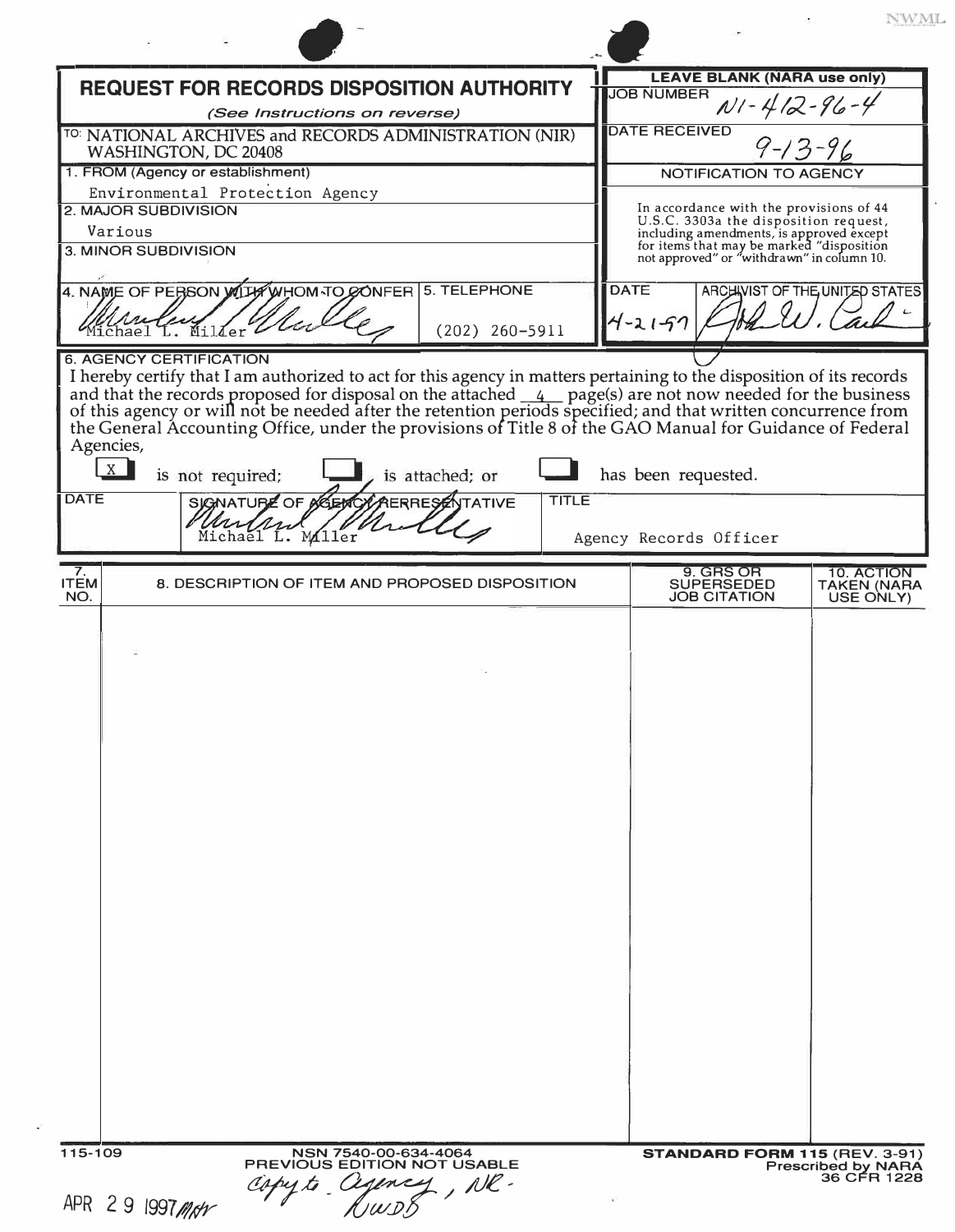

**NWML** 

#### DRAFT OF 4/1/97

#### U.S. EPA RECORDS CONTROL SCHEDULE

SERIES TITLE: Source Data Files Relating to In-House Radiological Research Projects

PROGRAM: Research and Development Laboratories

EPA SERIES NO: 472L

NARA SCHEDULE NO. N1-412-96-4 (Use this number to retire records to the FRC)

APPLICABILITY: Environmental Monitoring Systems Laboratory (EMSL)

#### IDENTIFYING INFORMATION:

DESCRIPTION: Includes data files, exclusive of records in the In-House Project Case Files or information in the Laboratory Notebooks, usually consisting of research findings, test results, magnetic tapes, large volumes of survey questionnaires, or recurring reports in paper format used in the collection and processing of raw data generated by experimental observations and radiological surveillance to arrive at conclusions or scientific determinations during the course of a research project. There are two types of data files:

a. Data files containing scientific data involved in emergency radiation or non-emergency radiation monitoring of nuclear spills, radiological incidents, space mission launches or nuclear accidents which would be needed for continued research purposes. Includes on-site or off-site radiological surveys and radiological dose calculations collected in or near the vicinity of a nuclear mishap. Involves the collection and coordination of pre-accident and post-accident documentation of environmental data obtained by EPA in cooperation or conjunction with other Federal, State, or private agencies involved in investigating or surveillances of radiation spills, leaks, accidents, possible accidents and leaks, or other incidents. Includes original documentation or copies of original results of radiation testing completed by EPA or submitted to EPA by other agencies for compilation of the radiation monitoring data used for final published reports following the occurrence. Examples: Three Mile Island Nuclear Plant, Harrisburg, PA, accident of 1979; Massachusetts Bay Study of 1992 involving radioactive waste disposal dumped in Massachusetts Bay during 1946-1972; monitoring of the NASA Galileo Mission Spacecraft Launch of 1989; Chernobyl meltdown of 1986 in Russia involving radiation fallout in U.S.

Other data files containing data determined by competent scientific or technical personnel either to be duplicated or sufficiently summarized in technical reports or elsewhere in the Project Case File or Laboratory Notebooks, or to be of such a routine, repetitive, or fragmentary nature that they would not be needed for continued research purposes.

Yes

ARRANGEMENT: Arranged chronologically.

TYPE OF RECORDS: Data files

SPECIFIC RESTRICTIONS: None

VITAL RECORD:

MEDIUM: Paper, electronic, photographs

FUNCTIONS SUPPORTED: Program operations

SPECIFIC LEGAL REQUIREMENTS:

 $P.2$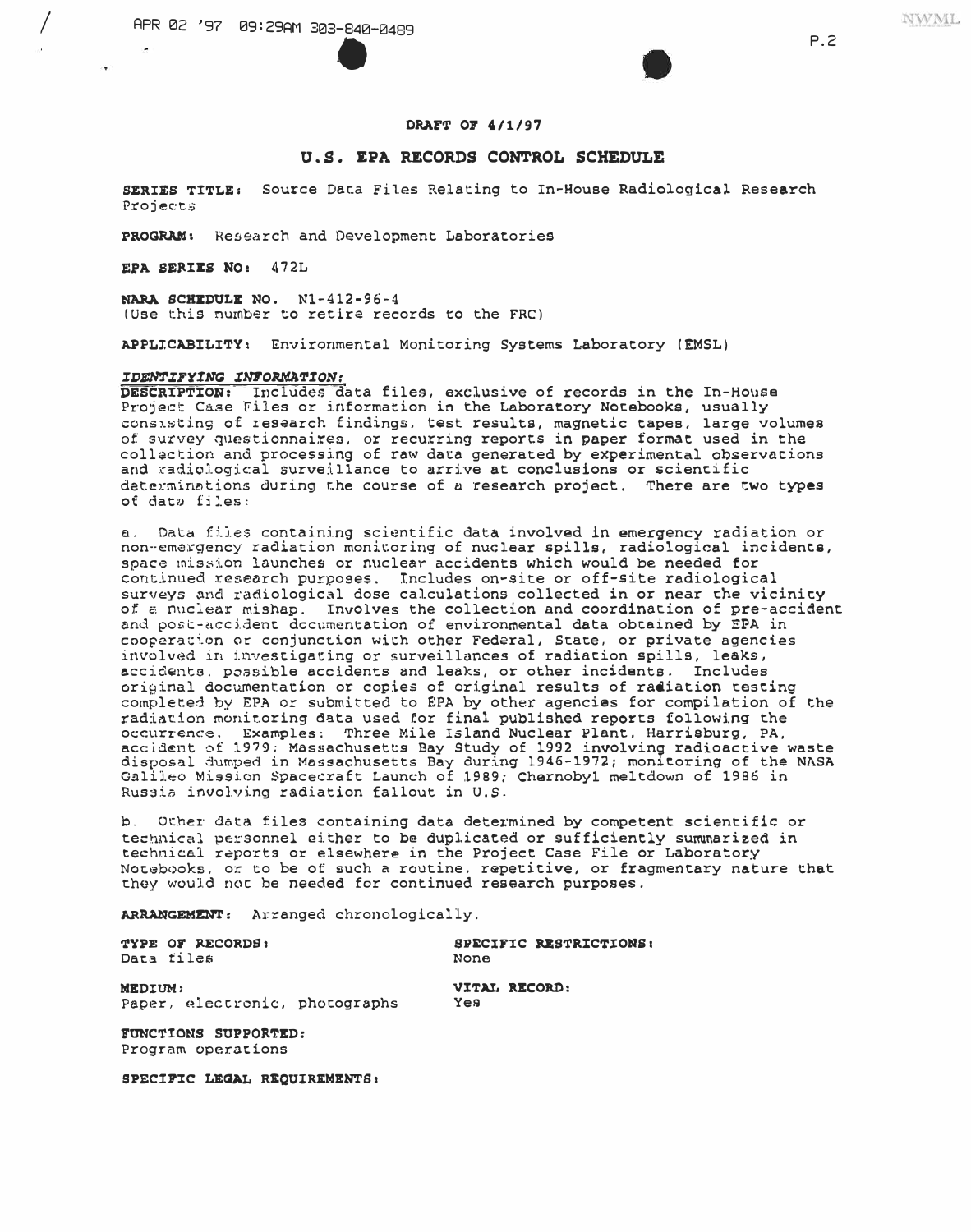APR 02 '97 09:30AM 303-840-0489



 $P.3$ 

### EPA SERIES NO. 472L

### DISPOSITION INFORMATION:

FINAL DISPOSITION: a(1). Permanent

TRANSFER TO FRC PERMITTED: Yes

(2). See disposition instructions.

b. Disposable

 $N<sub>0</sub>$ 

FILE BREAK INSTRUCTIONS: a. Break file upon completion of research project.

b. See disposition instructions.

#### DISPOSITION INSTRUCTIONS:

a(1). Data files related to Three Mile Island, Massachusetts Bay Study, NASA Galileo Launch, and Chernobyl: Keep inactive materials in office up to 5 years after file break, then retire to FRC. Transfer to NARA 30 years from file break.

(2). Future data files: Contact the NARA Appraisal Archivist for assistance in scheduling these records as permanent or disposable based on the nature of the data.

b. Destroy upon completion of research project or sooner if no longer needed for research purposes.

#### APPLICATION GUIDANCE:

REASONS FOR DISPOSITION: Records contain information on testing for radiological effects on humans as well as food and vegetation. The retention is sufficient to cover the possibility of claims by exposed individuals.

AGENCY-WIDE GUIDANCE: Data files should be identified so they can be linked to specific projects and/or laboratory notebooks.

Source data files for non-radiological in-house research projects are covered in EPA 503L. See EPA 502L for Laboratory Notebooks and EPA 501L for Research Project Case Files - In-House Projects. Sampling and Analytical Data Files -<br>Superfund Site Specific are scheduled as EPA 018A, and for programs other than Superfund site specific, as EPA 223A.

PROGRAM OFFICE GUIDANCE/DESCRIPTIVE INFORMATION:

| CUSTODIAL INFORMATION:<br>CONTROLLING UNIT: | CONTACT POINT:          |
|---------------------------------------------|-------------------------|
| <b>Name :</b><br>EMSL                       | Name: Myrt Hatfield     |
| Location: Las Vegas, NV                     | Mail Code:              |
| Inclusive Dates: 1979-                      | Telephone: 702-798-2151 |
| Volume on Hand (Feet): 12                   | Officer                 |
| Annual Accumulation:<br>(feet or inches)    | ROOM:                   |
| CONTROL INFORMATION:                        |                         |

RELATED ITEMS: EPA 018A, EPA 223R, EPA 501L, EPA 502L, EPA 503L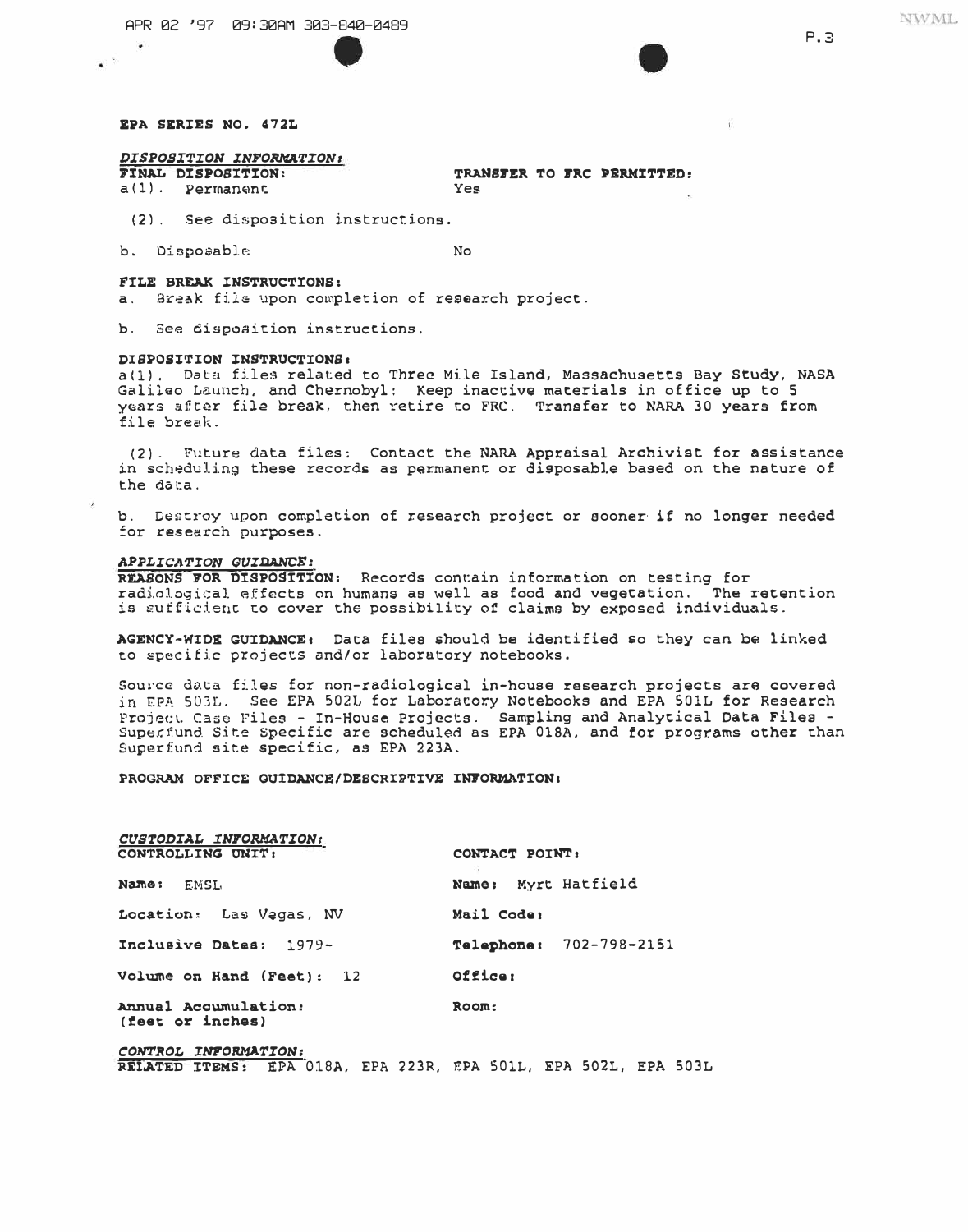$\vec{a}$ 

 $\mathbb{Z}^{\mathbb{N}}$ 

## EPA SERZES NO. 472L

 $\omega$ 

 $\bullet$ 

PREVZ0USLY A�PROVED BY NAAA SCHEDULE NOS:

| Approval | Approval  | Entry          | Last               |
|----------|-----------|----------------|--------------------|
| Date EPA | Date NARA | Date<br>8/1/95 | Modified<br>4/1/97 |

 $\bullet$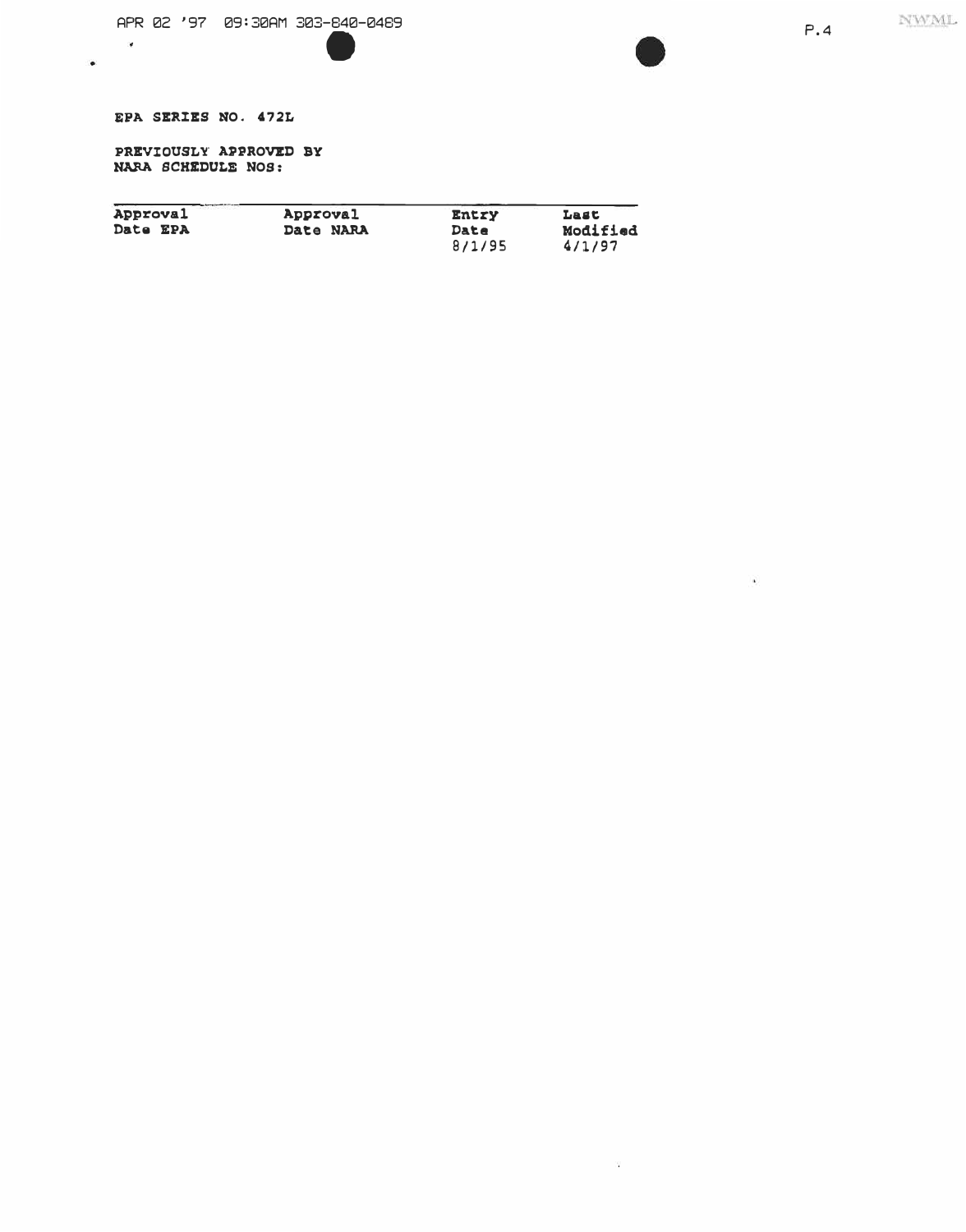#### **DRAFT OF 9/13/95**

 $\bullet$ 

#### **U.S. EPA RECORDS CONTROL SCHEDULE**

SERIES TITLE: Source Data Files Relating to In-House Radiological Research Projects

PROGRAM: Research and Development Laboratories

EPA SERIES NO: 472L

 $\cdots$ 

NARA SCHEDULE NO. Pending (Use this number to retire records to the FRC)

**APPLICABILITY:** Bnvironmental Monitoring Systems Laboratory (EMSL)

#### *IDENTIFYING INFORMA*

**DESCRIPTION:** Includes data files, exclusive of records in the In-House Project Case Files or **Anformation in the Laboratory Notebooks,** usually consisting of research Nindings, test results, magnetic tapes, large volumes of survey questionnaires, or recurring reports in paper format used in the collection and processing of raw data generated by experimental observations and radiological surveillance to arrive at conclusions or scientific determinations during the couxse of a research project. There are two types of data files:

a. Data files containing scientikic data involved in emergency radiation or non-emergency radiation monitoring of nuclear spills, radiological incidents, space mission launches or nuclear accidents which would be needed for continued research purposes. Includes on-site or off-site radiological surveys and radiological dose calculations collected in or near the vicinity of a nuclear mishap. Involves the collection and coordination of pre-accident and post-accident documentation of environ ental data obtained by EPA in cooperation or conjunction with other FederAl, State, or private agencies involved in investigating or surveillances of radiation spills, leaks, accidents, possible accidents and leaks, or other incidents. Includes original documentation or copies of original results of radiation testing completed by EPA or submitted to EPA by other agencies for compilation of the radiation monitoring data used for final published reports following the occurrence. Examples: Three Mile Island Nuclear Prant, Harrisburg, PA, accident of 1979; Massachusetts Bay Study of 1992 invelving radioactive waste disposal dumped in Massachusetts Bay during 1946-1972; monitoring of the NASA Galileo Mission Spacecraft Launch of 1989; Chernobyl meltdown of 1986 in Russia involving radiation fallout in U.S.

b. Other data files containing data determined by competent scientific or technical personnel either to be duplicated or sufficiently summarized in technical reports or elsewhere in the Project Case File or Laboxatory Notebooks, or to be of such a routine, repetitive, or fragmentary nature that they would not be needed for continued research purposes.

**ARRANGEMENT:** Arranged chronologically.

Data files

**TYPE OF RECORDS: SPECIFIC RESTRICTIONS:** 

**MEDIUM: VITAL RECORD:**<br>Paper, electronic, photographs Yes Paper, electronic, photographs

**FUNCTIONS SUPPORTED:**  Program operations

**SPECIFIC LEGAL REQUIREMENTS:** 

**NWML**